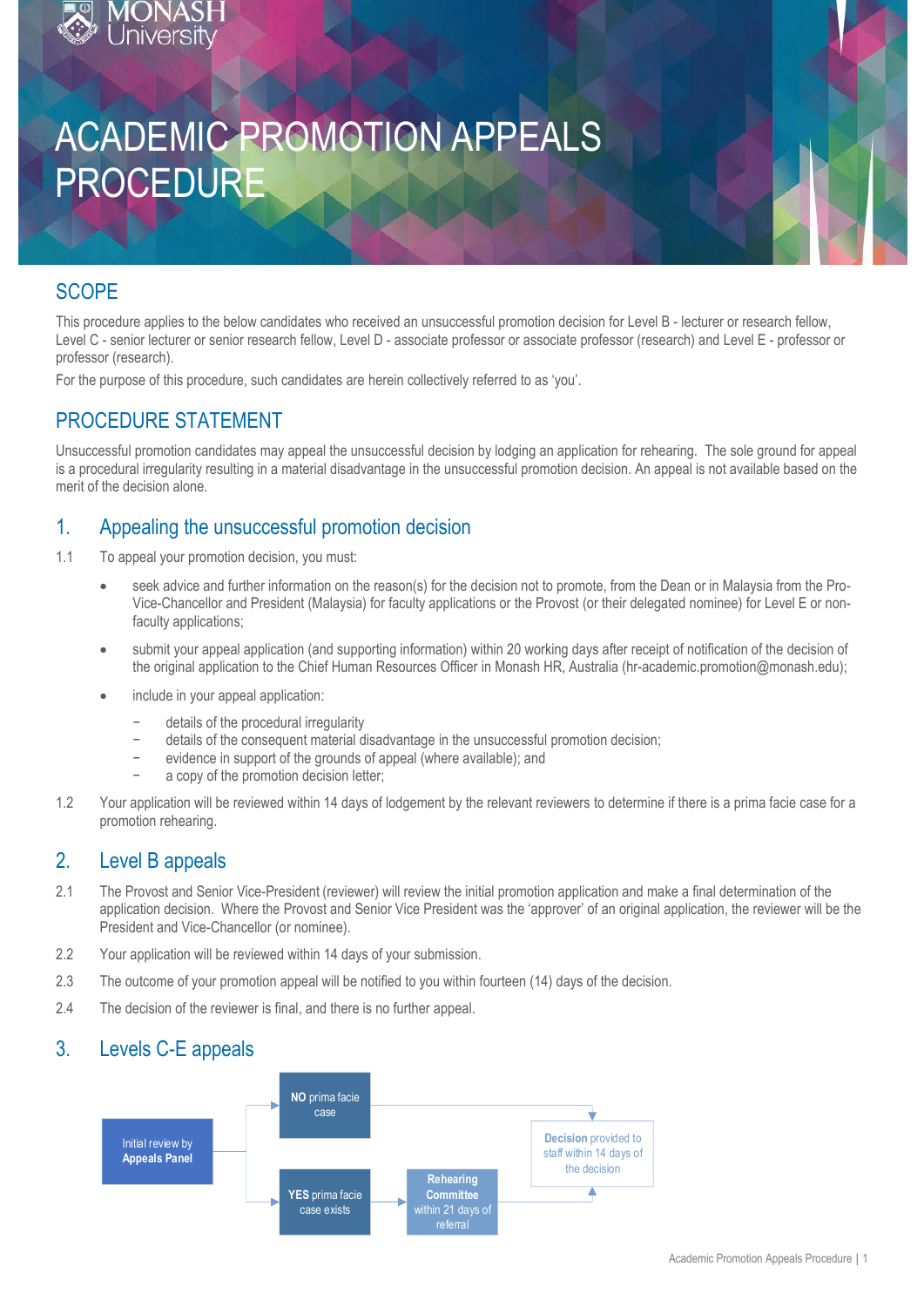#### Initial review by an Appeals Panel

- 3.1 The Appeals Panel will determine whether a prima facie case exists for a promotion rehearing. The panel will comprise:
	- the President and Vice-Chancellor (or nominee) as Chair of the review panel;
	- a representative from the University professorial promotion committee, nominated by the Provost and Senior Vice-President; and
	- a representative at the level of professor nominated by the President, Academic Board.

The majority of panel members must not have been members of the promotion committee.

- 3.2 The decision as to whether a prima facie case exists for a promotion rehearing will be provided to you in writing within fourteen (14) working days of the decision.
- 3.3 If it is determined that a rehearing is required, your application will be submitted to the rehearing committee together with:
	- the panel's findings;
	- your original promotion application; and
	- your appeal application (including your supporting evidence).
- 3.4 The decision of the panel is final, and there is no further appeal.

#### Promotion Rehearing Committee - Levels C and D

- 3.5 Where a prima facie case exists, the Promotion Rehearing Committee will meet within twenty-one (21) working days of the referral.
- 3.6 Australian non-faculty applications will be considered by the faculty promotion rehearing committee in the faculty that assessed the application for promotion.

| <b>Faculty Promotion Rehearing Committees</b>                                                                                                                                                                                                                                                                                                                                                                                                        |                                                                                                                                                                                                                                                                                                                                                                                                                                                                                                                                                                                                                           |  |  |
|------------------------------------------------------------------------------------------------------------------------------------------------------------------------------------------------------------------------------------------------------------------------------------------------------------------------------------------------------------------------------------------------------------------------------------------------------|---------------------------------------------------------------------------------------------------------------------------------------------------------------------------------------------------------------------------------------------------------------------------------------------------------------------------------------------------------------------------------------------------------------------------------------------------------------------------------------------------------------------------------------------------------------------------------------------------------------------------|--|--|
| Senior Lecturer Committee (Level C)                                                                                                                                                                                                                                                                                                                                                                                                                  | Associate Professor Committee (Level D)                                                                                                                                                                                                                                                                                                                                                                                                                                                                                                                                                                                   |  |  |
| President and Vice Chancellor or nominee (Chair);<br>$\bullet$<br>the Chair of the faculty senior lecturer (Level C)<br>promotion committee;<br>the Associate Dean (Research) or nominee;<br>the Associate Dean (Education) or nominee for<br>applications with an education component;<br>one senior member of the faculty appointed by the Chair;<br>and<br>a nominee of the President of the National Tertiary<br>Education Union, Monash Branch. | President and Vice Chancellor or nominee (Chair);<br>۰<br>President, Academic Board (or nominee);<br>the Chair of the faculty associate professor (Level D)<br>٠<br>promotion committee;<br>the Associate Dean (Research) or nominee;<br>the Associate Dean (Education) or nominee for<br>$\bullet$<br>applications with an education component;<br>one senior member of the faculty appointed by the Chair<br>٠<br>one member of the faculty from either the discipline or a<br>cognate discipline appointed by the Chair; and<br>a nominee of the President of the National Tertiary<br>Education Union, Monash Branch. |  |  |
| <b>Quorum:</b> five members including:<br><b>Quorum:</b> six members including:                                                                                                                                                                                                                                                                                                                                                                      |                                                                                                                                                                                                                                                                                                                                                                                                                                                                                                                                                                                                                           |  |  |
| Chair (President and Vice Chancellor or nominee);<br>Chair of the faculty senior lecturer promotion committee;<br>and<br>a nominee of the President of the National Tertiary<br>Education Union, Monash Branch.                                                                                                                                                                                                                                      | Chair (President and Vice Chancellor or nominee);<br>Chair of the faculty associate professor promotion<br>$\bullet$<br>committee;<br>President, Academic Board (or nominee); and<br>۰<br>a nominee of the President of the National Tertiary<br>٠<br>Education Union, Monash Branch.                                                                                                                                                                                                                                                                                                                                     |  |  |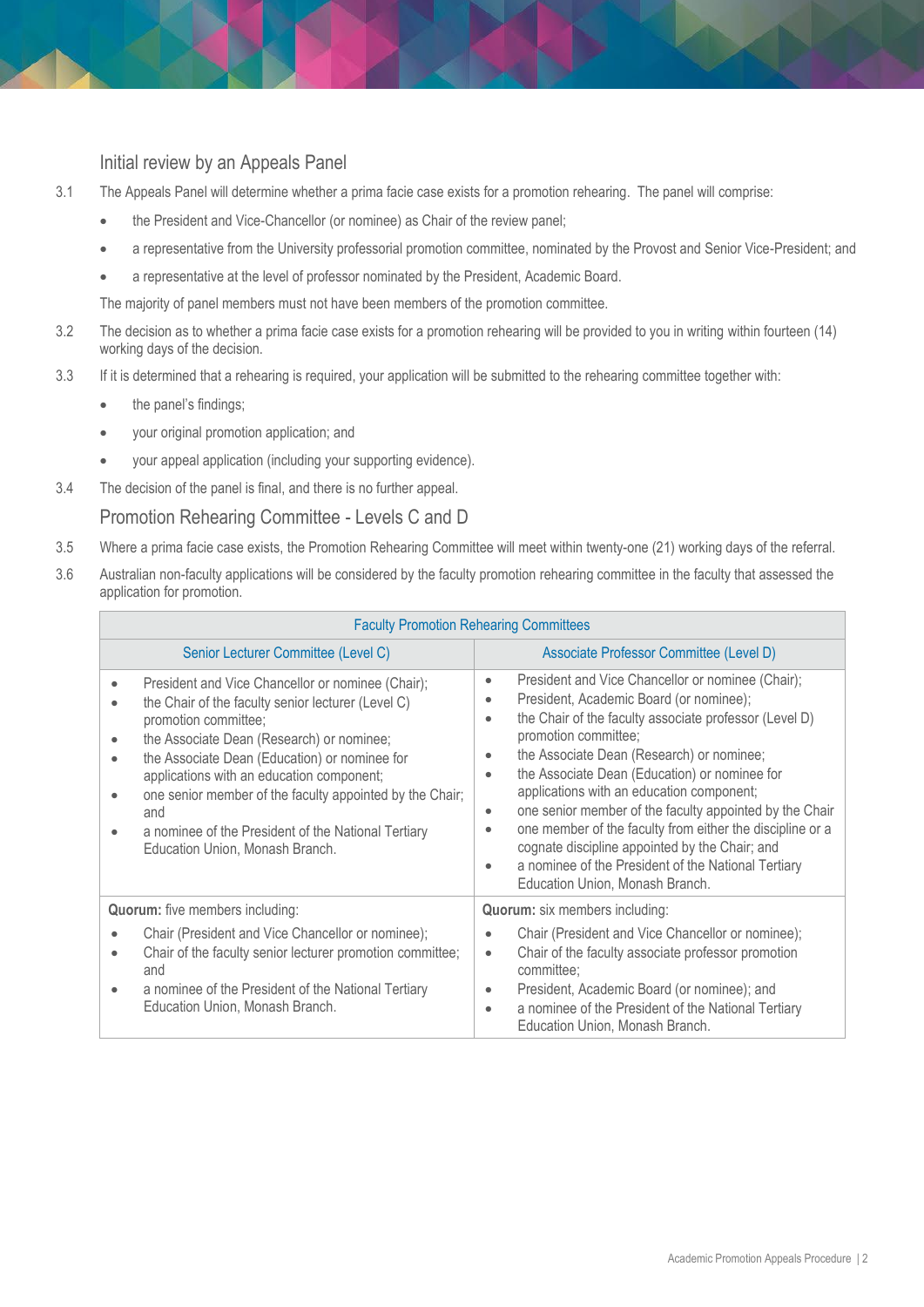3.7 The Monash University Malaysia promotion rehearing committee is constituted as follows:

| <b>Monash University Malaysia Rehearing Committees</b>        |                                                                                                                                                                                                                                                              |                                                                                                                                                                                                                                                                                                                                                                                                   |  |
|---------------------------------------------------------------|--------------------------------------------------------------------------------------------------------------------------------------------------------------------------------------------------------------------------------------------------------------|---------------------------------------------------------------------------------------------------------------------------------------------------------------------------------------------------------------------------------------------------------------------------------------------------------------------------------------------------------------------------------------------------|--|
|                                                               | Senior Lecturer Committee (Level C)                                                                                                                                                                                                                          | Associate Professor Committee (Level D)                                                                                                                                                                                                                                                                                                                                                           |  |
| $\bullet$<br>$\bullet$<br>$\bullet$<br>$\bullet$<br>$\bullet$ | President and Vice Chancellor or nominee (Chair);<br>the Chair of the campus promotion committee;<br>the Associate Dean (Research) or nominee;<br>the Associate Dean (Education) or nominee; and<br>one senior member of the faculty appointed by the Chair. | President and Vice Chancellor or nominee (Chair);<br>۰<br>President, Academic Board (or nominee);<br>٠<br>the Chair of the campus promotion committee;<br>۰<br>the Associate Dean (Research) or nominee;<br>٠<br>the Associate Dean (Education) or nominee;<br>$\bullet$<br>one senior member of the faculty appointed by the<br>۰<br>Chair:<br>one member of the faculty appointed by the Chair. |  |
| <b>Quorum:</b> three members including:                       |                                                                                                                                                                                                                                                              | <b>Quorum:</b> five members including:                                                                                                                                                                                                                                                                                                                                                            |  |
| ۰<br>٠                                                        | President and Vice Chancellor/nominee (Chair); and<br>the Chair of the campus promotion committee.                                                                                                                                                           | President and Vice Chancellor/nominee (Chair);<br>۰<br>the Chair of the campus promotion committee; and<br>۰<br>President, Academic Board (or nominee).<br>٠                                                                                                                                                                                                                                      |  |

#### Promotion Rehearing Committee – Level E

- 3.8 Where a prima facie case exists, the Promotion Rehearing Committee will meet within twenty-one (21) working days of the referral.
- 3.9 The University professorial promotion rehearing committee is constituted as follows:

#### University Professorial Promotion Rehearing Committee

- The President and Vice-Chancellor or nominee (Chair)
- at least two-thirds of the University Professorial Committee, including the Chair that presided on the original panel; and
- a nominee of the President of the National Tertiary Education Union, Monash Branch (Australian-based campus applications only).

**Quorum:** six members of the full professorial committee, including the following:

- Chair;
- at least one of the following: Deputy Vice-Chancellor and Senior Vice-President (Research) or nominee; Vice-Provost (Academic Affairs) or nominee; or Deputy Vice-Chancellor and Vice-President (Education) or nominee; and
- nominee of the President of the National Tertiary Education Union, Monash Branch (Australian-based campus applications only).

## 4. Rehearing committee information – all levels

- 4.1 A representative of Monash HR will attend to provide administrative and procedural support.
- 4.2 The promotion rehearing committee will determine the outcome of the application:
	- each voting member may cast one 'yes' or 'no' vote.
	- a majority vote is required at the rehearing committee, with the Chair having a casting vote (if required).
- 4.3 You will be notified in writing of the final determination within fourteen (14) working days of the decision.
- 4.4 The decision of the Committee is final, and there is no further appeal.

## 5. Breach of procedure

5.1 We treat any breach of our policies or procedures seriously. We encourage reporting of concerns about non-compliance and manage compliance in accordance with the applicable Enterprise Agreement or contract terms.